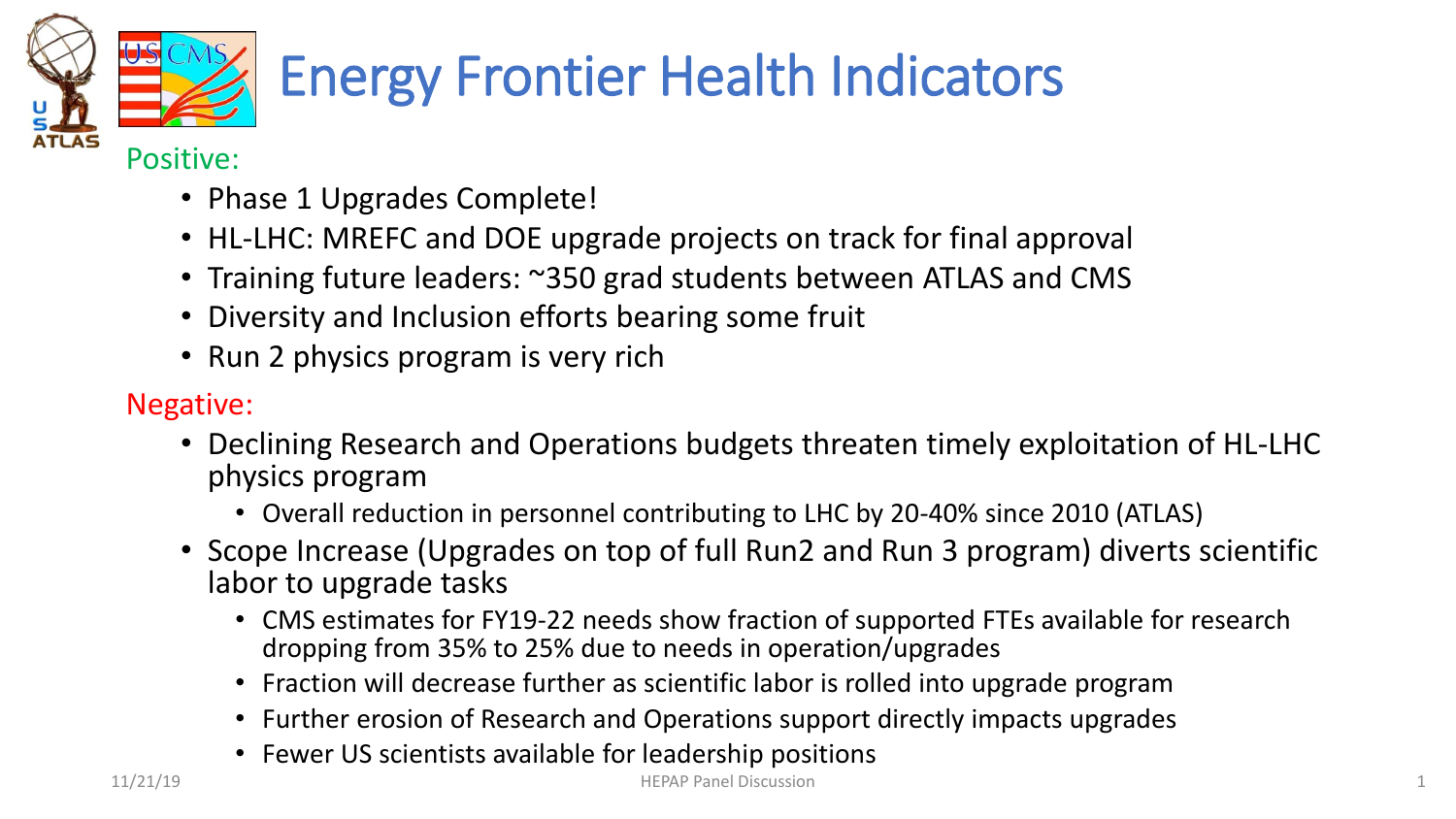

### **US ATLAS Demographics for past 10 years**

| $\parallel$ US ATLAS $\parallel$ Faculty |                | 2010 |     | 2011 2012 2013 2014 2015 2016 2017 2018 2019 |         |     |                     |    |     |                             |     |
|------------------------------------------|----------------|------|-----|----------------------------------------------|---------|-----|---------------------|----|-----|-----------------------------|-----|
|                                          |                | 175  | 160 |                                              | 162 157 | 149 |                     |    |     | 146 142 132 138             | 126 |
| composition   Postdoc                    |                | 175  | 156 |                                              |         |     |                     |    |     | 171 137 125 116 121 110 117 | 102 |
| over time                                | Grad Students  | 223  | 217 |                                              |         |     | 232 212 216 231 216 |    | 182 | 204                         | 181 |
|                                          | Res Scientists | 142  | 116 | 113                                          | 105     | 101 | 94                  | 85 | 77  | 85                          | 80  |











**Res Scientists**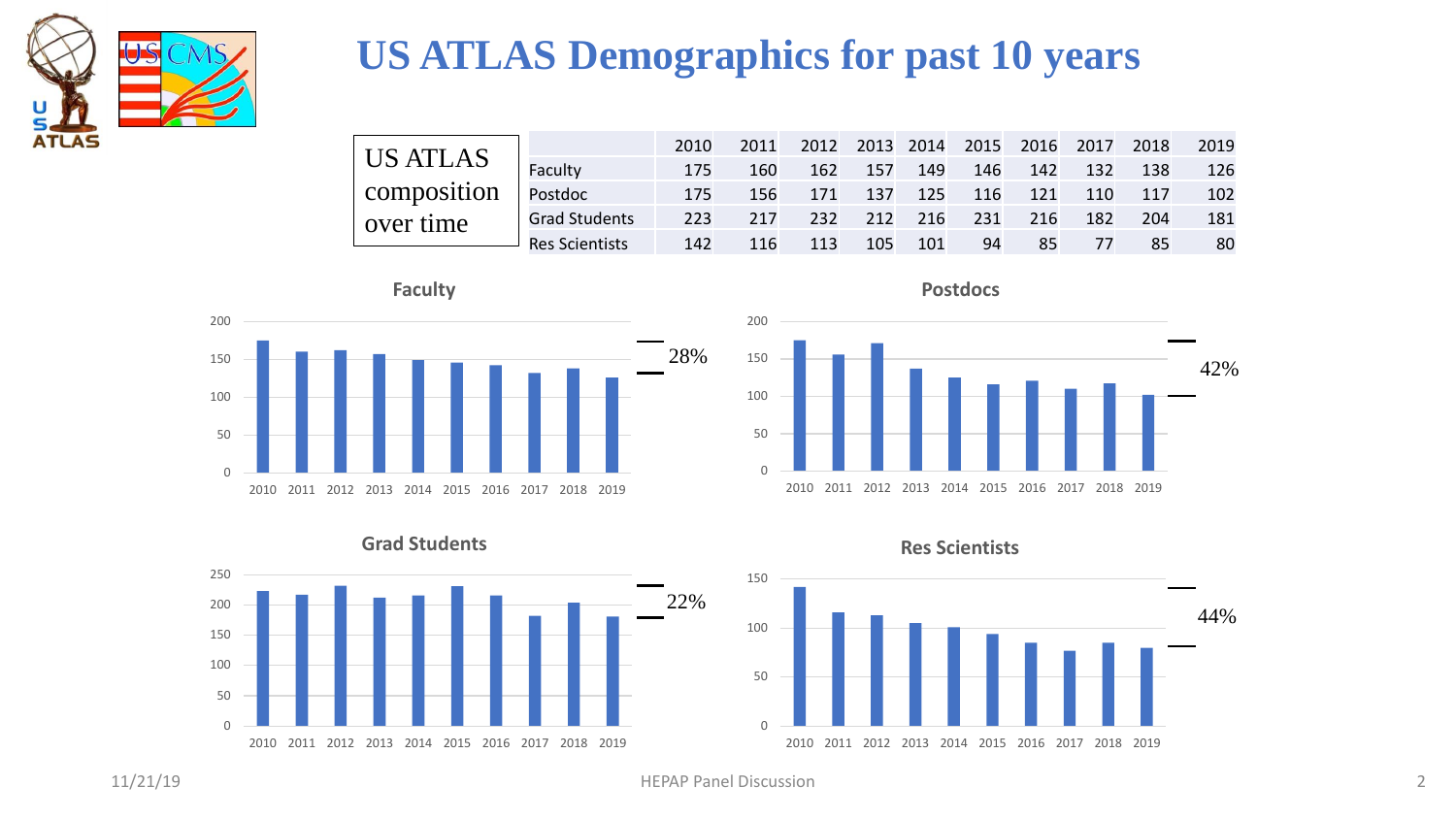

## Trends in CMS, USCMS authors by region & gender

Yearly Female Author Fraction

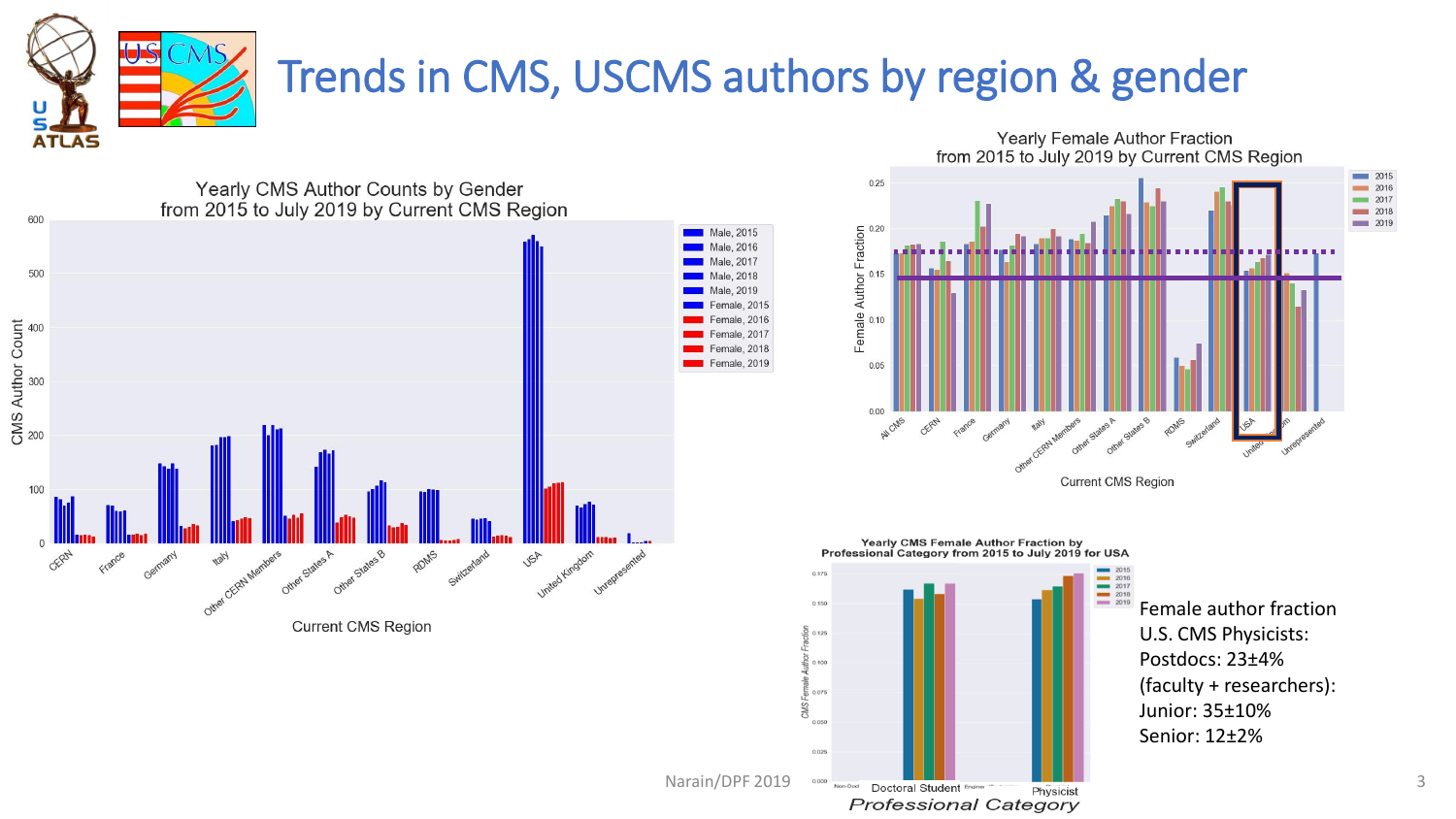

- Given the large size and long time scales of CMS, we recognize our important role in the stewardship of our field, especially in terms of training and mentoring students & postdocs
- Concerns about 15% decrease in graduate students in the last year



- Mentoring of early-career scientists for leadership roles in the experiment & industry
	- Most U.S. CMS students who completed their Ph.D. since 2008 have followed scientific careers and are distinguishing themselves in academic, research, and industry environments.
	- Outside academia, they have brought expertise on data science and advanced computing techniques e.g. machine learning to a diverse array of projects in high-tech industry, medicine, and other sectors.
		- Autopilot development for Tesla Motors, AI research for DeepMind
		- Educational data mining for Pearson North America
		- Software development for the National Center for Missing and Exploited Children
		- Cloud computing for Amazon Web Services, and applications in the health-care sector.